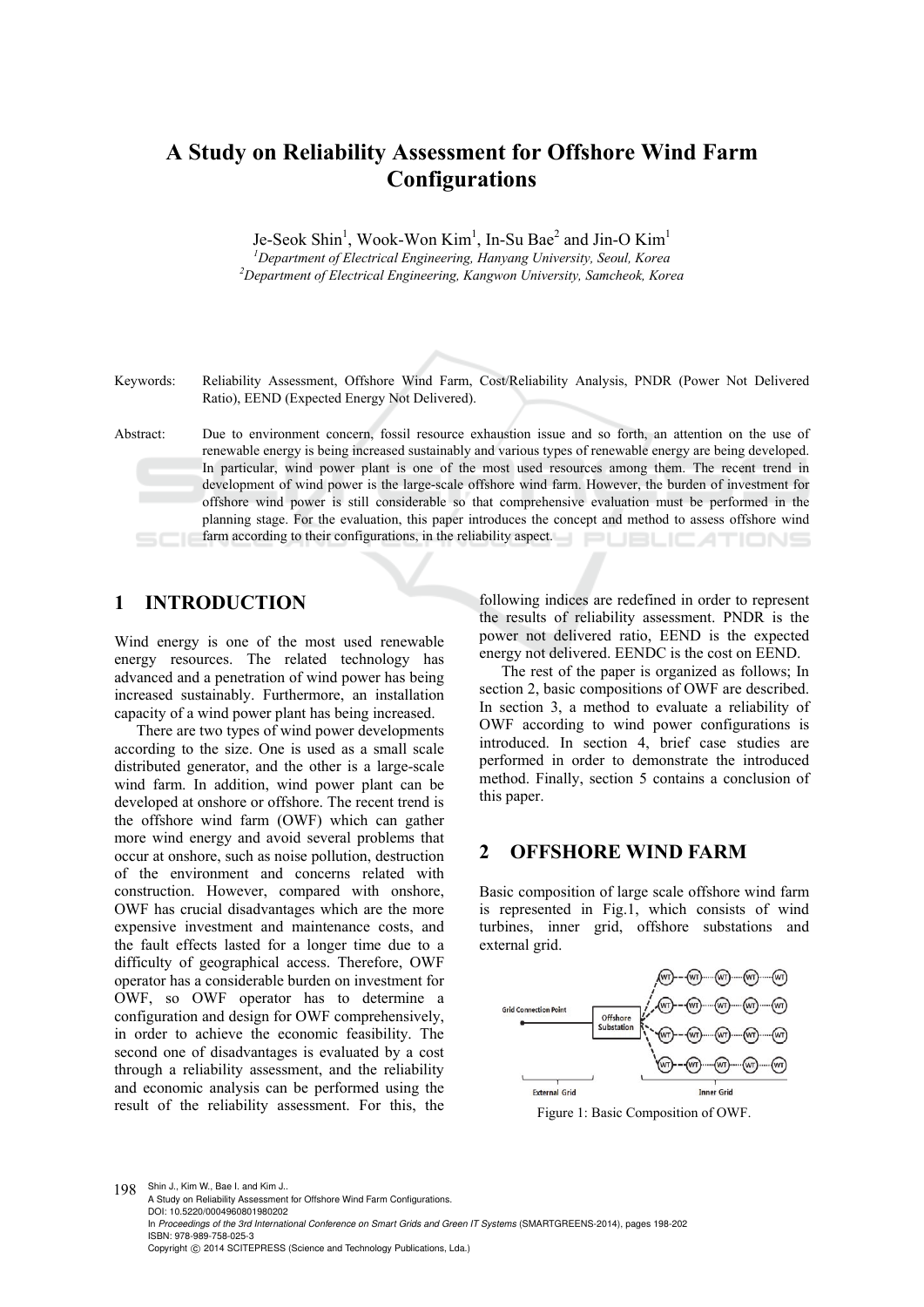An electrical energy produced at wind turbines is aggregated thorough inner grid. And then, a voltage of the energy is made higher in order to transfer efficiently toward onshore at transformers in offshore substation. Finally, the energy is delivered toward onshore through external grid.

At the planning stage for OWF, the locations of wind turbines and offshore substations are preferentially decided considering a geographical condition, in order to gather more wind energy. And then, the design and configuration for inner grid, offshore substation and external grid are decided. There are diverse alternatives based on how to connect wind turbines and how to configure substation and external grid. Each alternative of OWF has had different performance on any failure in the OWF and it is indicated as the difference in results of reliability evaluation. When the planning for OWF is performed, considerations for each component are as follows.

In case of designing inner grid, there are the following considerations; **IHN** 

- the voltage of inner grid
- transfer capacity of cables
- the number of feeders(wind turbines per feeder)
- the layout for inner grid: the radial, star and ring types;



Figure 2: Layout of radial structure.



Figure 3: Layout of star structure.



Figure 4: Layout of ring structure.

In case of offshore substation, the following factors are considered.

- the number of transformers

a capacity of each transformer

In case of external grid, the factors to be considered are same with case of offshore substation.

- the number of transmission lines
- the capacity of each transmission lines

## **3 RELIABILITY ASSESSMENT ON OFFSHORE WIND FARM**

In this paper, a quantitative reliability assessment is performed in viewpoint of OWF operator. Therefore, the goal of reliability assessment is to quantitate how much an expected energy is delivered to onshore from wind turbines considering interruptions in OWF. For this, the following indices are redefined. PNDR is defined as the ratio of a power not delivered by any failure to a power in non-failure state. EEND means the expected value of energy which is not delivered, reflecting all failure states defined at each component. At this time, the failures that may occur at any component, affect to the next component consecutively, so that failure states at any component should contain the failure states defined at the previous component. This fact is represented in Fig. 5.



Figure 5: Failure States at each component.

#### **3.1 PNDR at Wind Turbine**

Although wind turbines are not related directly to the ability to transfer energy toward onshore, faulted wind turbines affect the transfer ability at next component. Therefore, ratio of energy not produced at wind turbine due to failure of wind turbines can be evaluated like PNDR at wind turbine. PNDR at wind turbine can be calculated as ratio of the number of faulted wind turbines to the total wind turbines.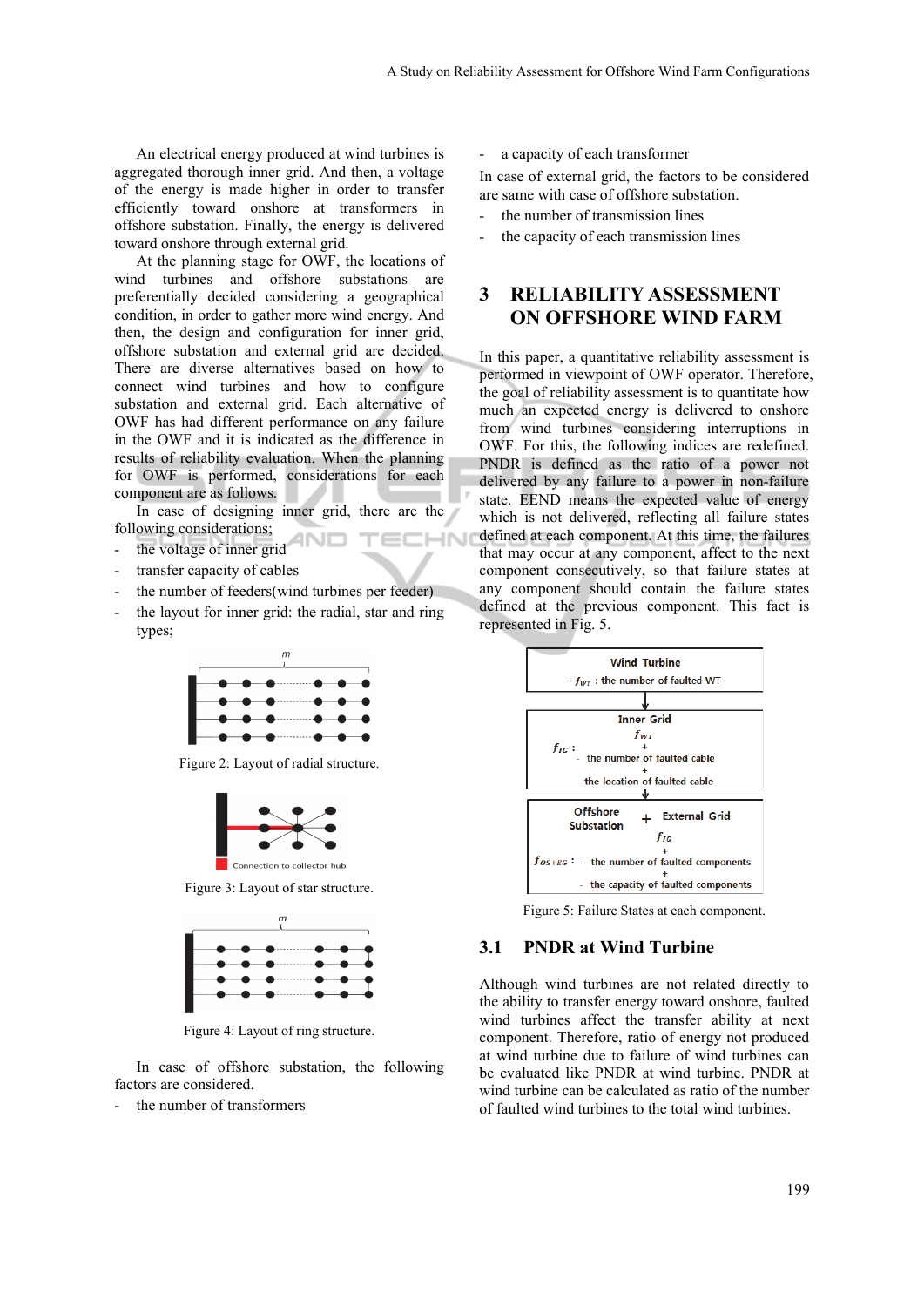#### **3.2 PNDR at Inner Grid**

PNDR at inner grid is influenced by sum of the number of faulted wind turbines and disconnected wind turbines according to locations where cable faults occur. Because of cable failure with a very low probability, two or more cable failures are ignored in this paper.

There are two different approaches to calculate PNDR at inner grid based on the layouts. In case of a layout of radial structure, PNDR is calculated by ratio of the net disconnected wind turbines to the total wind turbines, the net disconnected wind turbines mean the union set consisting of the faulted wind turbines and the disconnected ones. However, in case of a layout of ring structure which has the redundant cables, a more complex approach is applied. When a failure occurs at one among feeders composing a ring structure, power disconnected by the cable failure would detour through the other feeders in the ring structure. All the remained wind turbines in the ring structure, except for wind turbines connected normally toward offshore substation in the faulted feeder may be limited according to wind speed. If power to be delivered through non-faulted feeders is higher than their total rated capacity, the rated power of the wind turbines is restricted as shown in Fig. 6.



Figure 6: Normal/Restricted Output Characteristic of WT.

Therefore, in case of layout of ring structure, relationship between power delivered through nonfaulted feeders and their total rated power is considered as well as the net number of disconnected wind turbines. Equation related to the limited rated power of wind turbine is represented by Eq  $(1)$ .

$$
P_{r, New}(f_{OS+EG}) = \begin{cases} P_r & \text{if } P_r \leq \frac{A\_Cap(f_{OS+EG})}{N_{WT} - n.n_{WT}(f_{oc})} \\ \frac{A\_Cap(f_{OS+EG})}{N_{WT} - n.n_{WT}(f_{oc})} & \text{if } P_{NT} - n.n_{WT}(f_{oc}) < P_r \end{cases} \tag{1}
$$

where,  $f_{OS+EG}$  means failure state at offshore substation and external grid and contains failure

factors at formal components,  $A_{Cap(f_{OS+EG})}$  is total capacity of non-faulted feeders in a ring structure,  $P_r$  is the rated power of wind turbine,  $N_{WT}$  is the number of wind turbines and  $n_{\nu}$  *n* is the number of the net disconnected wind turbines.

#### **3.3 PNDR at Offshore Substation and External Grid**

Failure factors considered at two components affect to PNDR of each component equally. Therefore, Failure factors at two components are handled together. Containing formal failure factors, failure states can be defined by combination of faulted transformers and external lines. If failures occur at transformers and/or external lines, all wind turbines may reduce their rated power only when power to be delivered toward onshore from inner grid is higher than the available capacity of offshore substation and external grid. This process for determining the limited rated power is same with case at inner grid composed by ring structure.  $\Box$ 

After obtaining all PNDR under predefined failure state at all components, an expected value of PNDR is calculated by multiplying each PNDR and the corresponding probability of failure state. And then, an expected PNDR is used in order to evaluate EEND. EEND is obtained by multiplying EPNDR and an expected energy produced by the entire OWF in non-failure state. This process is shown in Eq (2).

$$
EPNDR = \sum_{\forall f_{OS+EG}} PNDR(f_{OS+EG}) \cdot Pr(f_{OS+EG})
$$
  
\n
$$
EEND = EE_{OWF} \times EPNDR
$$
  
\n
$$
EENDC = EEND \times asp
$$
\n(2)

where,  $Pr(f_{OS+EG})$  is probability of that the failure state,  $f_{OSEFG}$  occurs.  $EE_{OWF}$  means an expected annual energy of OWF in non-failure state and *asp* is an average settlement price of electrical energy generated by wind turbine.

#### **4 CASE STUDY**

In the section, brief case studies are performed in order to demonstrate the proposed method. OWF is composed by 28 identical 5MW-wind turbines. Wind speed model is applied identically by historical data model obtained at the southwest coast in Korea. The expected annual energy of the entire OWF is 367,159.6MWh considering no failures.

Basic alternatives based on layouts of inner grid are represented by Fig. 7-9.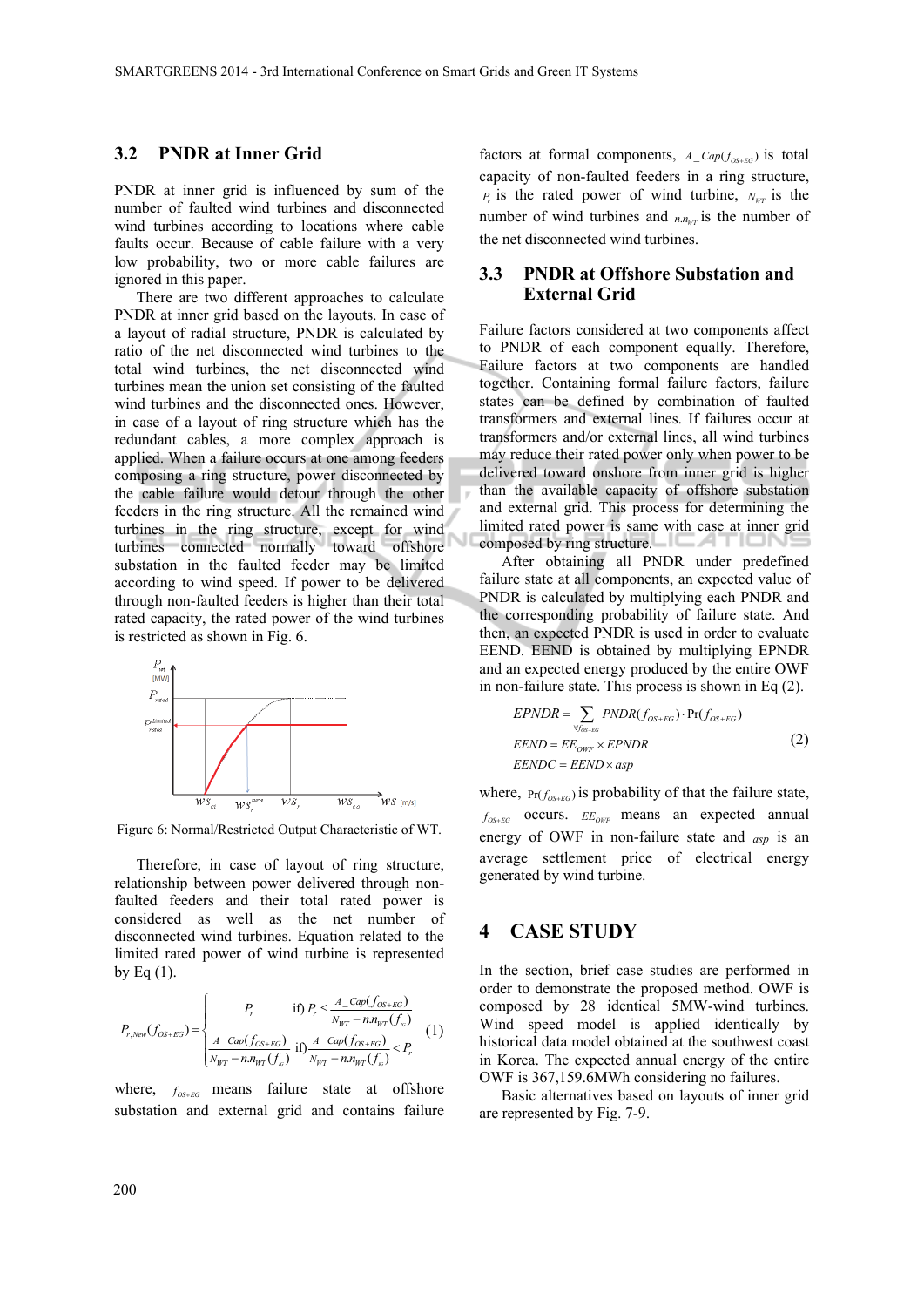

Figure 9: Base Case3.

Cable data in inner grid are represented in Table 1.

|  | Table 1: Data for Cable in Inner Grid. |  |  |  |  |  |  |  |
|--|----------------------------------------|--|--|--|--|--|--|--|
|--|----------------------------------------|--|--|--|--|--|--|--|

| Cable type[mm2]                | 70   | 185  | 400  | 500  |
|--------------------------------|------|------|------|------|
| <b>Available Capacity [MW]</b> | 13.0 | 21.5 | 31.5 | 35.5 |

Individual basic cases are also separated into the four sub-cases according to the number and capacity of transformers and external grid cables, as shown in Table 2.

Table 2: Data for sub cases.

| <b>No. Sub Case</b> | -1         | $-2$         | $-3$         | -4             |
|---------------------|------------|--------------|--------------|----------------|
|                     | 150MW      | <b>75MW</b>  | <b>150MW</b> | <b>75MW</b>    |
| <b>Transformer</b>  | $\times 1$ | $\times 2$   | $\times 1$   | $\times 2$     |
| External            | 150MW      | <b>150MW</b> | <b>75MW</b>  | <b>75MW</b>    |
| <b>Grid Cable</b>   | $\times 1$ | x 1          | $\times 2$   | x <sub>2</sub> |

For the simplicity, it is assumed that reliability data for each component (Inner/External Cable, Transformer) is identical. The reliability data for individual components are shown in Table 3.

Table 3.

| <b>Components</b> | WT    | Inner Cable   Trans. |       | <b>External</b><br>Cable |
|-------------------|-------|----------------------|-------|--------------------------|
| Unavailability    | 0.016 | 0.00025              | 0.016 | 0.0025                   |

The results for all cases are represented as the following Table 4-6, where 0.2\$/kWh is applied as average settlement price of wind energy in order to calculate EENDC.

| Table 4: Result of Case 1. |            |          |         |          |         |  |
|----------------------------|------------|----------|---------|----------|---------|--|
|                            |            |          | Case 1  |          |         |  |
|                            | No.Sub-    | $-1$     | $-2$    | $-3$     | $-4$    |  |
| E                          | <b>WT</b>  |          |         | 1.60     |         |  |
| P                          | Inner      |          |         |          |         |  |
| N                          | Grid       | 1.70     |         |          |         |  |
| D                          | <b>OWF</b> |          |         |          |         |  |
| R                          |            | 3.51     | 2.17    | 3.30     | 1.95    |  |
| %                          |            |          |         |          |         |  |
| <b>EEND_OWF</b><br>[MWh]   |            | 12,887.3 | 7,967.4 | 12,116.3 | 7,159.6 |  |
| EENDC $[10^6 S]$           |            | 2.58     | 1.59    | 2.42     | 1.43    |  |

Table 5: Result of Case 2.

|                             |               | Case 2             |         |          |         |  |
|-----------------------------|---------------|--------------------|---------|----------|---------|--|
| No.Sub-                     |               | $-2$<br>$-3$<br>-1 |         |          |         |  |
| E                           | WT            | 1.60               |         |          |         |  |
| P<br>N                      | Inner<br>Grid |                    | 1.68    |          |         |  |
| D<br><b>OWF</b><br>R<br>[%] |               | 3.50               | 2.15    | 3.29     | 1.94    |  |
| <b>EEND OWF</b><br>[MWh]    |               | 12,850.6           | 7,893.9 | 12,079.6 | 7,122.9 |  |
| EENDC $[10^6 S]$            |               | 2.57               | 1.58    | 2.41     | 1.42    |  |

Compared with Case 1, Case 2 has less value of EPNDR and EENDC, respectively, due to a modified radial structure.

Table 6: Result of Case 3.

|                          |               | Case 3               |         |          |         |  |
|--------------------------|---------------|----------------------|---------|----------|---------|--|
| No.Sub-                  |               | $-3$<br>$-1$<br>$-2$ |         | -4       |         |  |
| E                        | WT            | 1.60                 |         |          |         |  |
| P<br>N                   | Inner<br>Grid | 1.60                 |         |          |         |  |
| D<br>R<br>[%]            | <b>OWF</b>    | 3.41                 | 2.06    | 3.20     | 1.85    |  |
| <b>EEND OWF</b><br>[MWh] |               | 12,520.1             | 7,563.5 | 11,749.1 | 6,792.5 |  |
| EENDC $[10^6$ \$]        |               | 2.50                 | 1.51    | 2.35     | 1.36    |  |